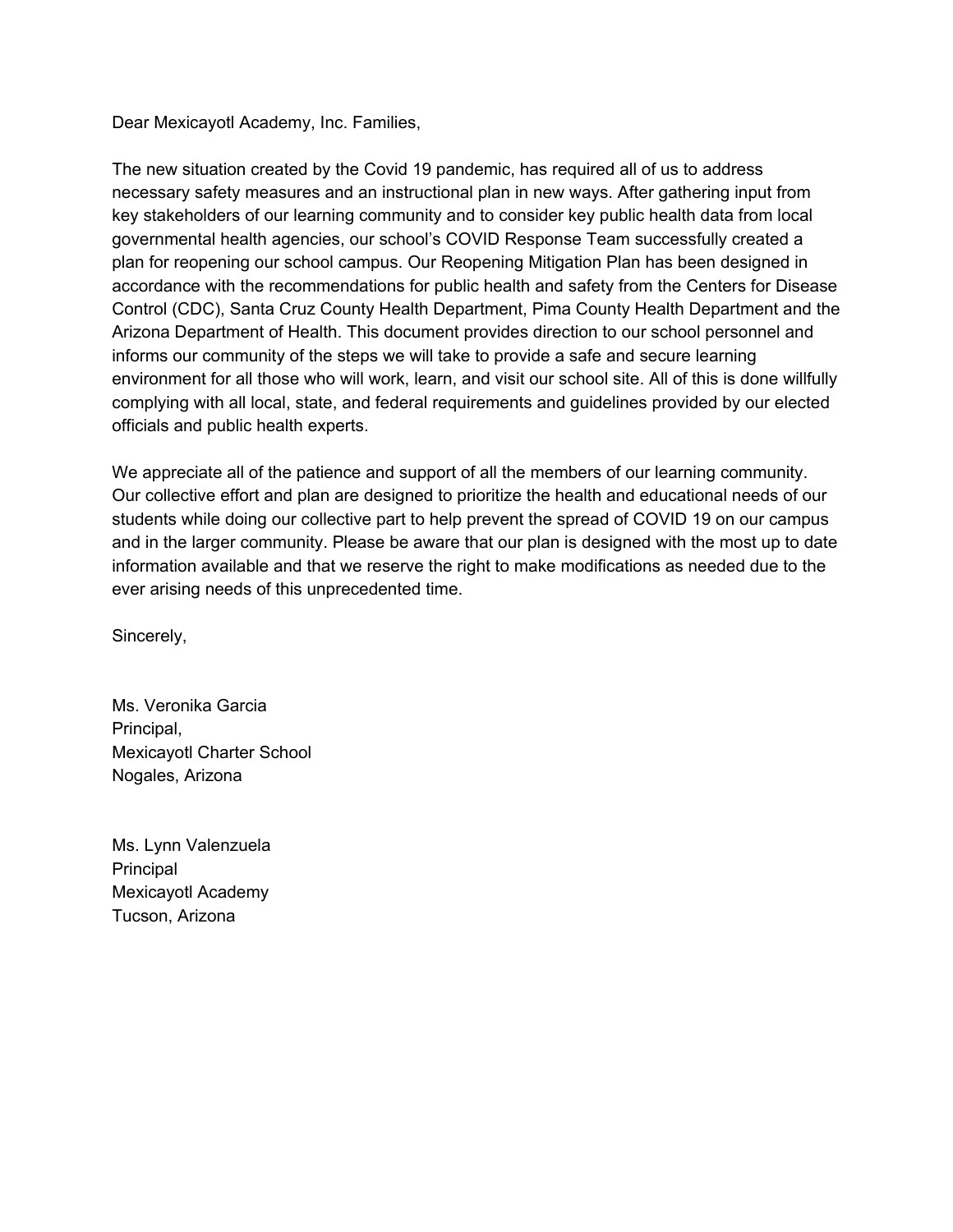#### **Guiding Principles**

Our Reopening Mitigation Plan is developed as a guidance for students, staff and families returning to school for the 2020-2021 school year. The information provided in this plan is based on guidance from local and state public health agencies. Mexicayotl Academy Inc. is committed to maximize the educational opportunities while keeping the safety and well being of our learning communities at the forefront.

#### **Guiding Principles for Reopening our Mexicayotl Academy, Inc. Campuses:**

- Equitable outcomes for all students, staff, and faculty regardless of race, color, religion, sex, national origin, age, disability, veteran status, sexual orientation, gender identity, or their need to refrain from in-person activities due to concerns about COVID-19.
- Returning safely to in-person instruction decisions based on state and local public health guidance and school-specific information.
- Integration of emerging scientific based evidence in decision making.
- Ability to ensure appropriate isolation of symptomatic students/staff and protocols in place for transportation to location for quarantine or isolation.
- Protection of individuals in community, and their family members, who are vulnerable to severe COVID-19 disease, or to harassment or discrimination.
- Consideration of harmful effects due to school closure (e.g. social-emotional effects of quarantine/isolation; widening disparity in educational attainment; reduced access to meals; increase in substance misuse, domestic violence, anxiety/depression).

# **Table of Contents**

### **Protective Measures for Staff & Students**

Enhanced Cleaning, & Safety Protocols Daily Health Screening Entry/Exit Protocols Classrooms, Playground, Common Areas Use of Masks Hand Washing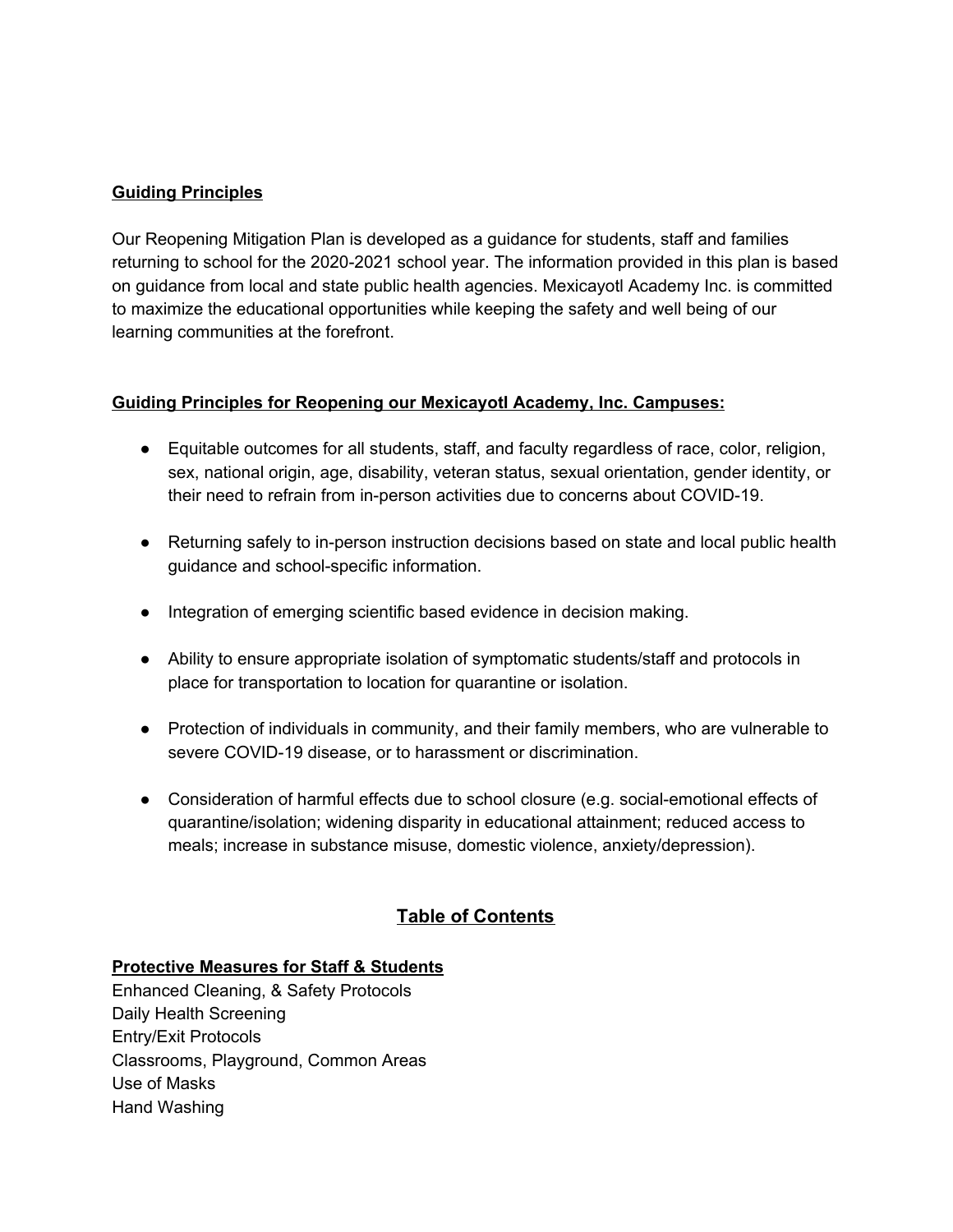**Transitions** Restrooms & Drinking Fountains Protocols for Adults on Campus Campus Visitors Food Service High Risk Employees & Students Air Quality Possible COVID-19 Exposure Guidelines Contact Tracing Universal Mitigation Steps (SCCHD) Return to School Risk Decision Chart (SCCHD) Isolation Guidance + COVID19 Isolation Decision Matrix (SCCHD)

#### **Learning Options**

Remote Learning Remote Learning Schedule Social Emotional Learning

# **Protective Measures for Staff & Students**

#### **Enhanced Cleaning, & Safety Protocols**

Personal hygiene practices are extremely important and in an attempt to reduce the spread of the virus we have implemented various cleaning and safety measures.

- Prior to reopening, inspect water systems to ensure that they are safe for use after the prolonged shutdown.
- Arrange for daily cleaning and disinfecting of all frequently touched surfaces in work areas, such as door handles, sink handles, drinking fountains, desks, and learning tools.
- Playground, sports equipment, and any other shared items (if they are being used) must be cleaned between uses by groups of students.
- Staff are expected to clean and disinfect workspaces when they arrive at work and just before leaving work.
- Assign schedules to janitorial staff for increased cleaning of surfaces and bathrooms throughout the day.
- Plexiglas barriers have been installed in all high traffic areas.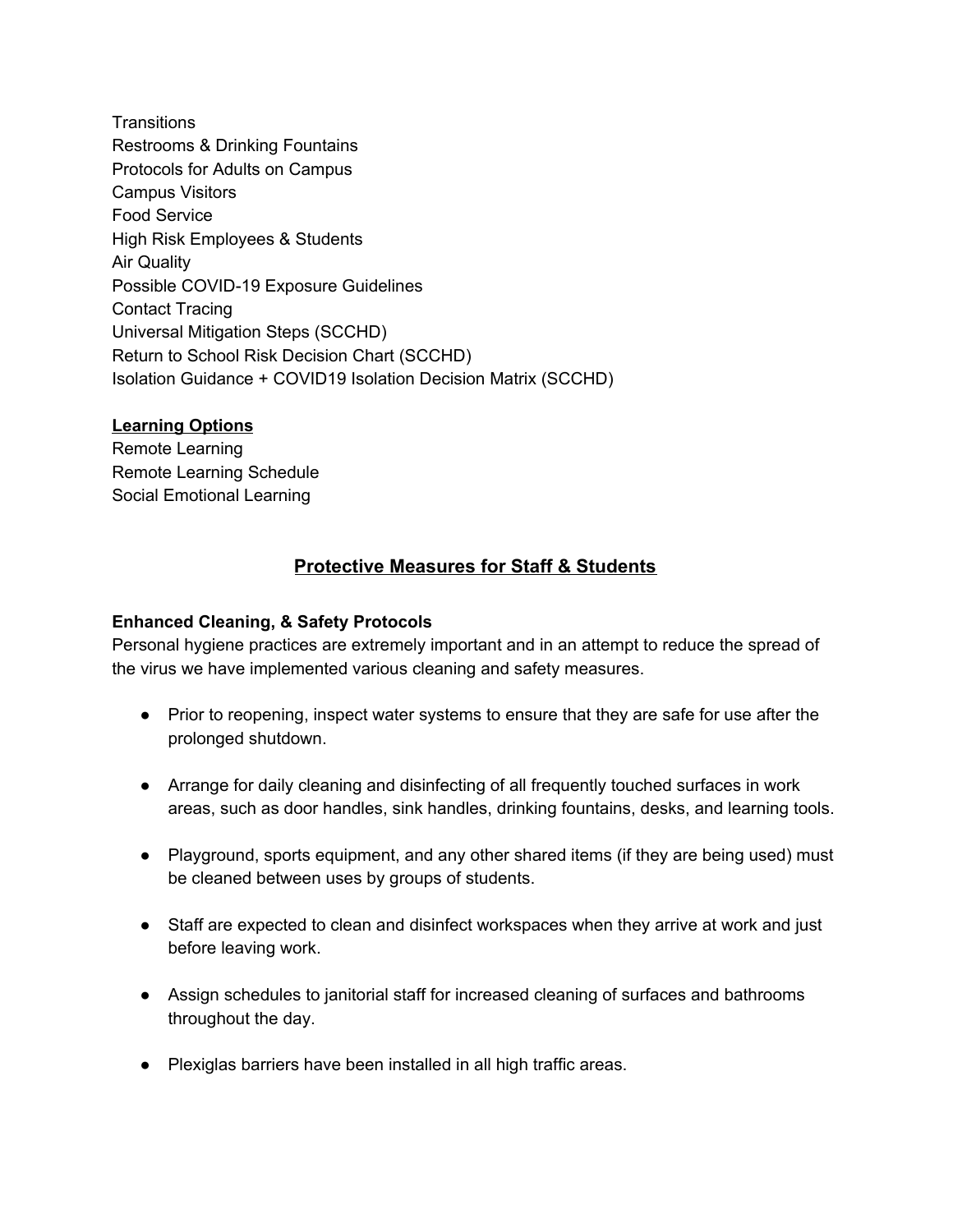- We have researched, found, and purchased 3 of the best disinfectants to combat the COVID-19 strain and have them available on the campus.
- All hand sanitizers will be vetted and purchased through approved vendors.
- All classrooms and site locations have adequate cleaning supplies.
- A schedule for types of cleaning to be done by custodial staff (e.g. number of times cleaning is done; disinfecting the classrooms/other locations after staff has left the building).
- Posters on mitigation strategies are posted in multiple areas, Spanish posters also provided.
- Schedules for restroom cleaning and disinfecting are posted throughout the sites.
- Hand washing with soap and water or hand sanitizer
	- Upon arrival in school
	- Before and after lunch
	- Prior to leaving school for home
	- After sneezing, coughing or blowing nose
- Scheduled distribution of PPE products to ensure an adequate supply for all sites

### **Daily Health Screening**

Conducting regular screening and ongoing self-monitoring throughout each school day can help reduce exposure. Mexicayotl Academy, Inc. has purchased digital thermometers that are housed in our administration office building in Nogales and Tucson to identify those who may be running a temperature.

- Daily screening of staff and student temperatures
- If students have a temperature of 100 degrees or more, isolate the child, ensure a mask is on and call the parent for pick up.
- Designate isolation room(s) for sick children waiting to be picked up.
- Designate the pick-up location(s) for parents picking up sick students, so they do not enter building--designate location for student check-out.
- Students may return to school once they are fever-free without medication for 72 hours.
- If a staff member has a temperature of 100 degrees or more, send the employee home--ensure the staff member is wearing a mask while at the site.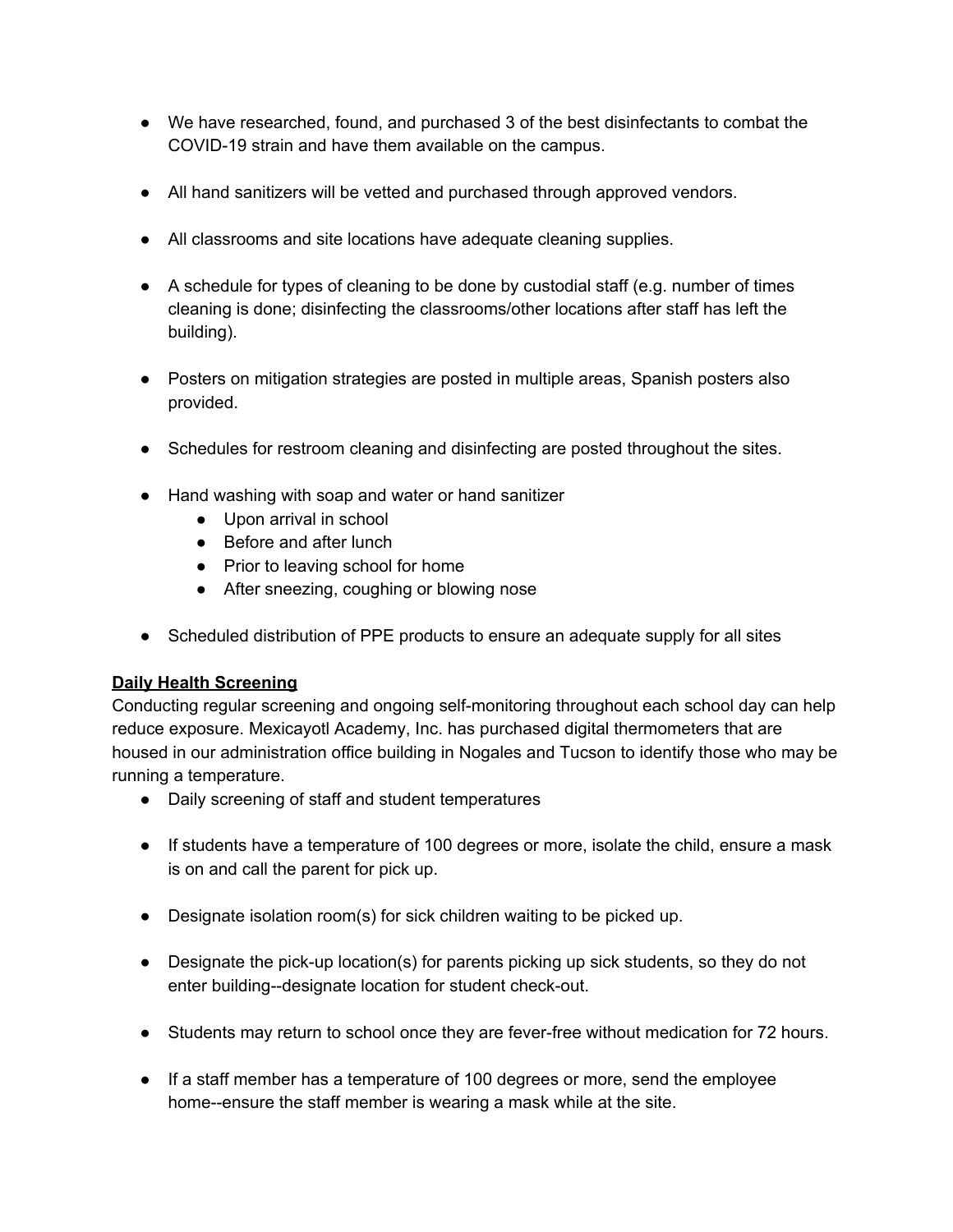#### **Campus Entry/Exit Protocols**

- Designate entry/exit points for temperature checks.
- Electronic check in and check out for parents checking students in or out during the school day or use a kiosk at the entrance of the site for checking out electronically--monitored so items are wiped down after each use.
- Require parents to drop off/pick up students without getting out of the car, unless express permission from a site administrator is provided for good cause.
- If a parent has permission to get out of the car during drop-off/pick-up, have the student arrive at/leave school before or after assigned times for the majority of students.
- Place markers ensuring social distancing in the lunch line and other places where students are lined up.

#### **Classrooms, Playground, Common Areas**

Staff will review proper hand-washing techniques with students and encourage regular hand washing throughout the day as well as review and remind students of safety protocols.

- Ensure areas are properly marked to encourage social distancing.
- Provide adult monitoring to ensure students are following safety protocols.
- If playground equipment is used, allow no more than one class at a time on playground equipment. Assign classes a specific time slot, with time slots to be scheduled such that there is sufficient time between classroom use that playground equipment can be disinfected before the next group uses it.
- Post reminders about wearing masks.
- Students will be socially distanced.
- Students will be required to have backpacks for their belongings.
- Clearly designate student work and seating areas.
- Limit transitions.

#### **Use of Masks**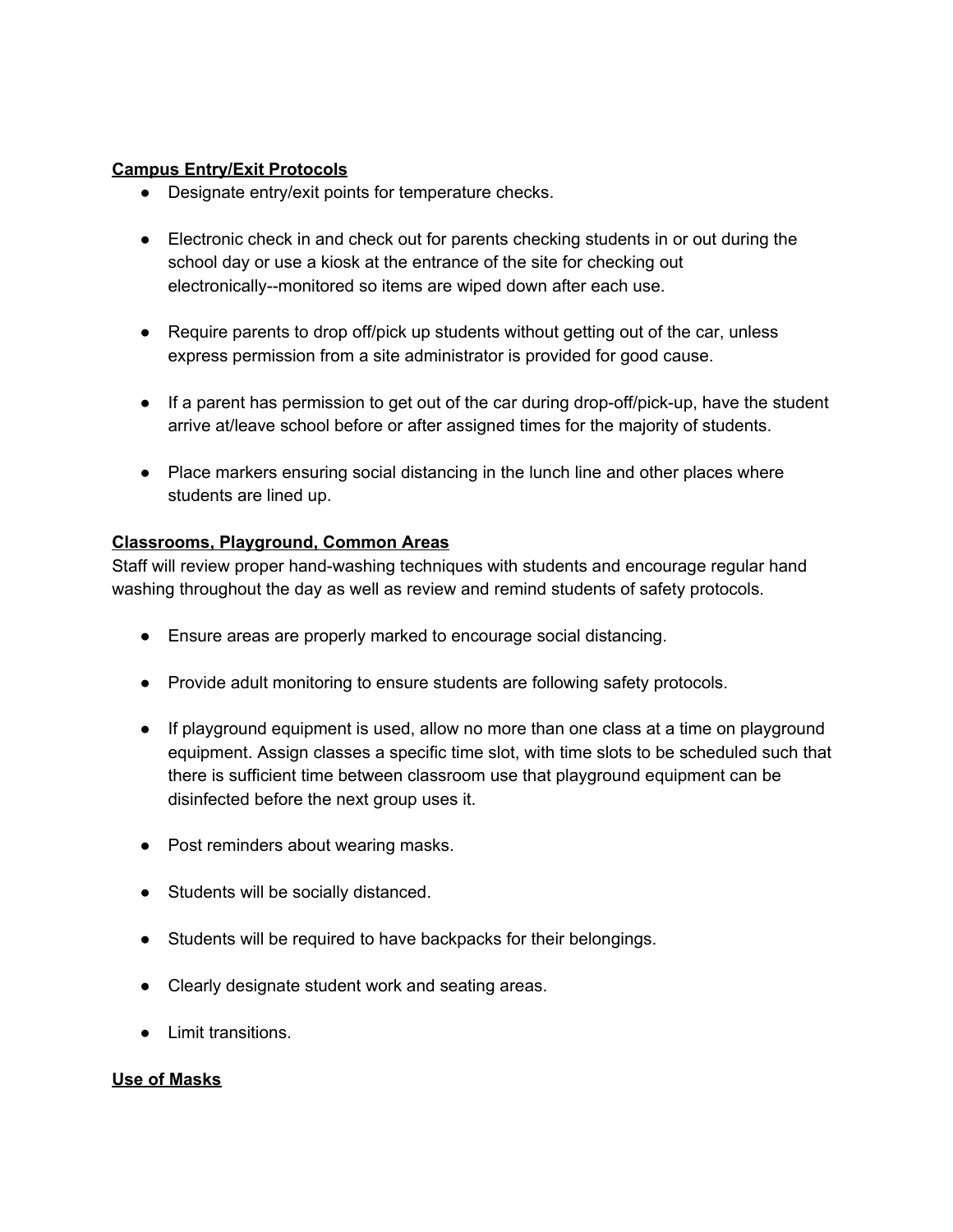Facemasks are most essential when physical distancing is difficult and are meant to protect other people and ourselves as we may unknowingly be infected. Facemasks should cover both the nose and mouth when worn. Reminders of these recommendations have been posted throughout all of our buildings.

- All students and staff will be required to wear masks when interacting with others and when moving or in communal spaces.
- Students and staff must bring their own masks.
- The schools will encourage anyone in a vulnerable population, who is a student (or parents on behalf of students) or school staff member, or who may not be able to purchase a mask to contact our school office for a mask placement order. The schools will contact and place an order with the Arizona School Facilities Board to ensure every student and staff member has access to face masks.
- Schools will provide a mask only when absolutely necessary.

#### **Hand Washing**

Adequate supplies will be provided to support healthy hand hygiene throughout the day. Staff will review proper hand washing techniques that include washing with soap and water for at least 20 seconds. Everyone is encouraged to sneeze and cough in their elbow or to cover with a tissue. Students will be encouraged to wash their hands:

- Washing or hand sanitizer upon arrival at school
- After being outside for student physical activity
- Before and after lunch
- Prior to leaving school for home
- After sneezing, coughing or blowing nose
- Multiple times during the day
- Portable handwashing have been made and bought for the campus

#### **Transitions**

- Student movement and transitions will be minimized as much as possible
- Where possible, mark outdoor hallways as one way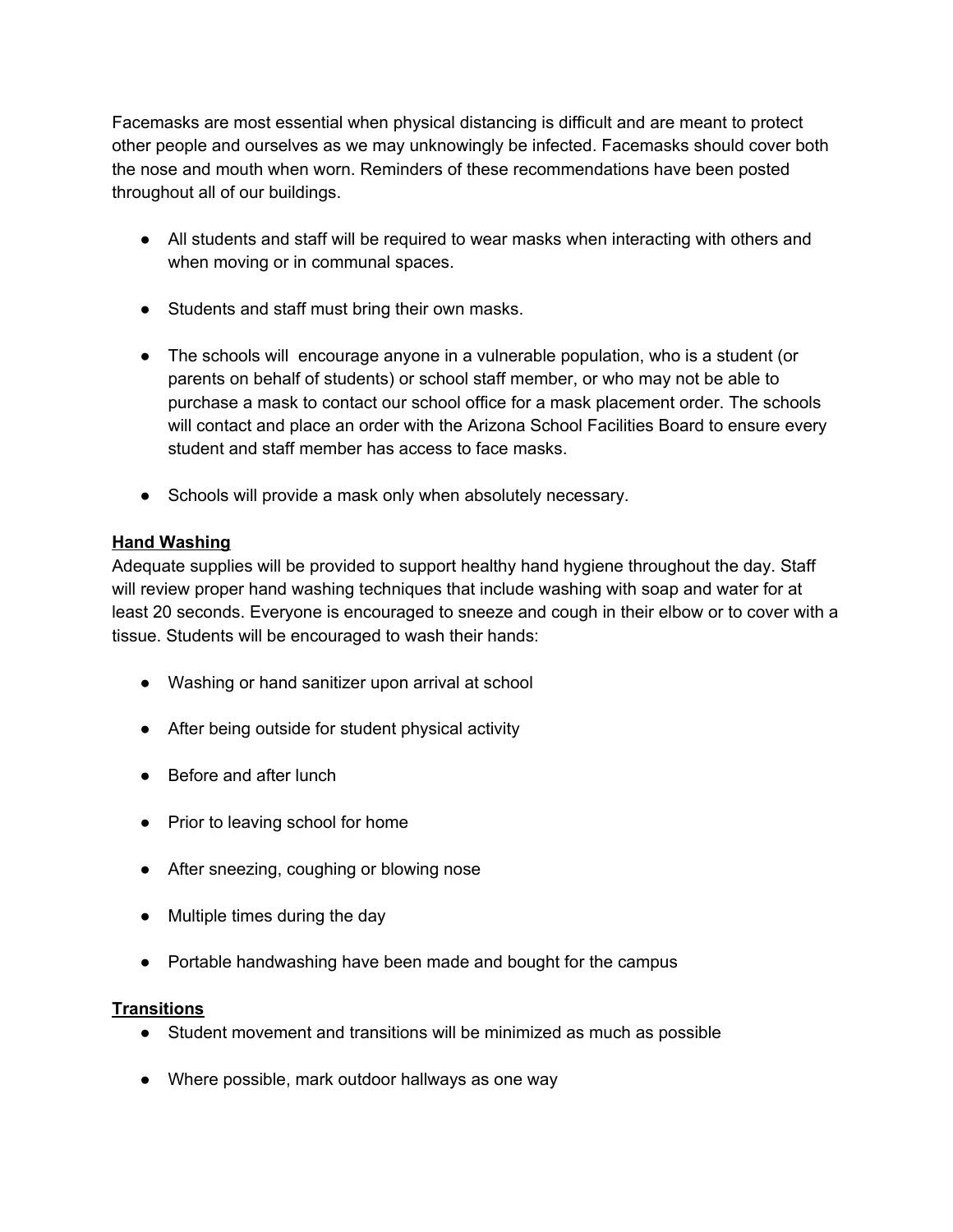- Where possible, students will be scheduled in cohort groups to minimize interactions
- Designated restrooms will be opened during transitions and these will need to be monitored

#### **Restrooms & Drinking Fountains**

Proper hand-washing is encouraged and adequate supplies will be provided to support healthy hygiene behaviors.

- Cleaning routines are posted
- Limit the number entering bathrooms at any one time
- Wear mask when flushing the toilet after use
- Post hand-washing reminders in bathrooms
- All traditional drinking fountains (indoor & outdoor) have been shut off
- Students and staff must bring their own water from home

#### **Protocols for Adults on Campus**

- Each employee will need to take his/her temperature at home prior to arriving at work.
- Once the employee arrives at work, there will be a designated staff member who will do a temperature check.
- Employees will be required to wash their hands upon arrival at school, after being outside, before/after lunch, after sneezing, coughing, or blowing their nose; and after physical contact with other staff or students.
- Employees will be required to wear face masks during interaction with students or other staff. Teachers will be provided with face shields.
- Plexiglass dividers will be installed in offices where social distancing is difficult.

#### **Campus Visitors**

- Nonessential visitors and volunteers will not be allowed on campus.
- Parent volunteers will not be allowed in the classroom during this time.
- Parents will report to the front office if they need to be on campus for any reason.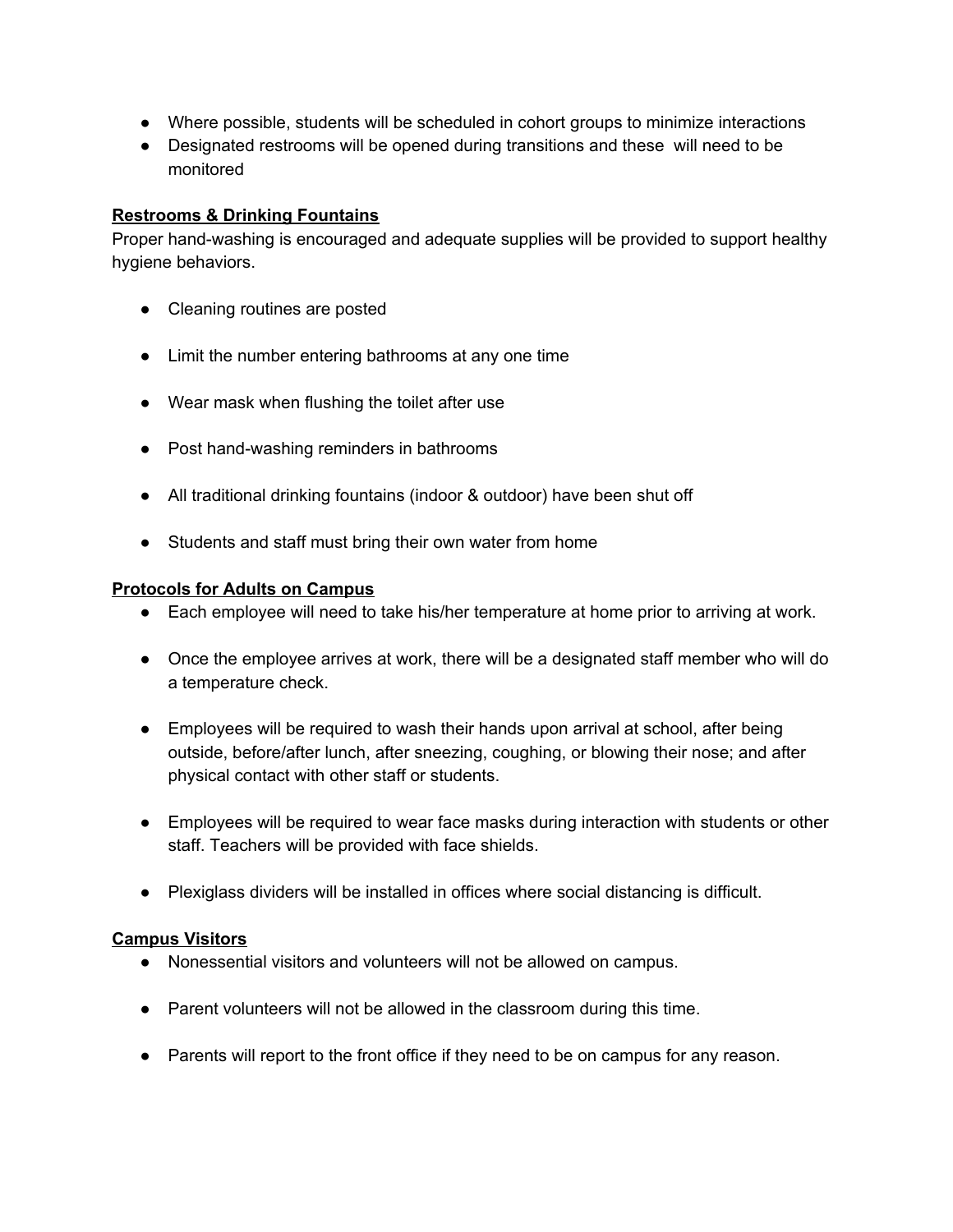# **Food Service**

NUSD #1 Food Services will cater high-quality nutritious meals for Mexicayotl Charter School in Nogales and TUSD for Mexicayotl Academy in Tucson to provide students using a redesigned service model that supports appropriate physical distancing and the safety of staff and students. Federal meal program compliance will be maintained along with all USDA and ADE regulations and guidance. Additionally, our service models will reflect the most current guidance provided by the local Santa Cruz and Pima County Health Department recommendations and requirements for food service establishments.

• The Food Services model will fully support the needs of both the students physically on site and the online learner by making meals convenient and readily available while adhering to CDC, USDA, ADE, and Santa Cruz and Pima County Health Department guidelines and recommendations for schools.

### **Mexicayotl Academy, Inc. has selected the following options for meal service:**

Meals available for pickup at all school sites using a drive-thru model in conjunction with a mobile route providing service at designated locations for online students. Modified cafeteria service which promotes line speed and maintains appropriate physical distancing during meal distribution and consumption

- Grab and Go Meals available to be picked up in the cafeteria and taken back to the classroom as needed.
- Additional mobilized points of service to be made available as needed to expedite speed of service during meal times and assist in the maintenance of proper social distancing.
- In order to effectively accomplish effective and safe meal distribution in all venues, Food Services will initiate the following action steps:
	- Adhere to the most current safety protocols, guidelines, and requirements as provided by the CDC, ADE, and Santa Cruz and Pima County Health Department.
	- Face coverings and gloves will be worn during meal service.
	- Face coverings will be worn during interactions with students, staff, and parents and when working in the kitchen and not able to maintain 6 feet of social distancing.
	- Execute meal service in the safest, most efficient manner possible.

### **Transportation Option:**

● Routing practices will remain the same with deadlines according to current schedules except for route capacities to meet no more than two passengers per seat.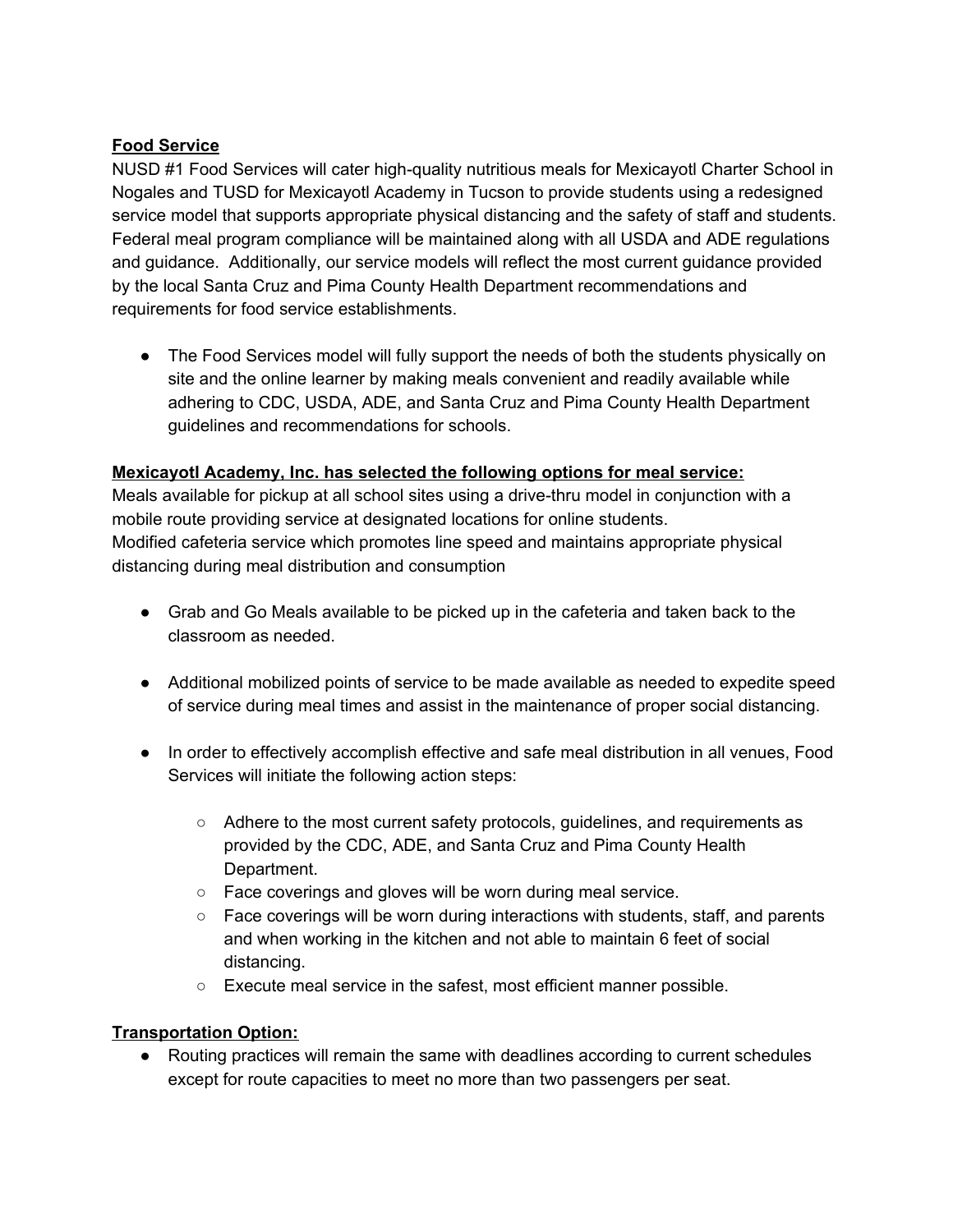- Plan and execute guidelines and recommendations regarding COVID-19, particularly as it pertains to loading and unloading of students, social distancing recommendations, disinfecting of high touch areas and recommended face coverings.
- Would require express routes with limited stops for regular education students.

# **High Risk Employees & Students**

- Additional students who do not currently qualify under 15806: Chronic Illness/Homebound, may now qualify in light of COVID.
- A Chronic Illness form must be signed by a doctor, who has determined that the threat of COVID-19 increases the health risk for the student.
- Students who qualify under Chronic Illness are entitled to at least 5 hours per week of instruction (fully funded).
- Staff with underlying medical conditions, diagnosed, particularly if not well controlled will have the option to work from home.

# **Air Quality**

Ventilation and filtration provided by heating, ventilation and air-conditioning systems can reduce the airborne concentration of COVID-19 and thus reduce the risk of transmission through the air.

- Mexicayotl Academy, Inc. follows ASHRAE's (American Society of Heating, Refrigerating and Air-Conditioning Engineers) new guidance for operating during COVID-19.
- Run the HVAC system at maximum outside airflow for 2 hours before and after occupied times, in accordance with industry standards.
- Diluting the air in the space with clean and filtered outdoor air. Increased outdoor air ventilation; with a lower population in the building, this increases the effective dilution ventilation per person.
- Increase the rate of exchange with fresh air from outside the building to reduce recirculation. Adjusting the settings may also help. Instead of shutting down overnight or on weekends, for instance, the HVAC system could run without interruption to increase the replacement of air and minimize airflow speeds by lowering the unoccupied setpoints.
- Consistent Preventative Maintenance on all HVAC units improves air filtration with installation of high MERV filters, belt replacements, cleaned coils where required and assured outdoor fresh air dampers and actuators are operating properly.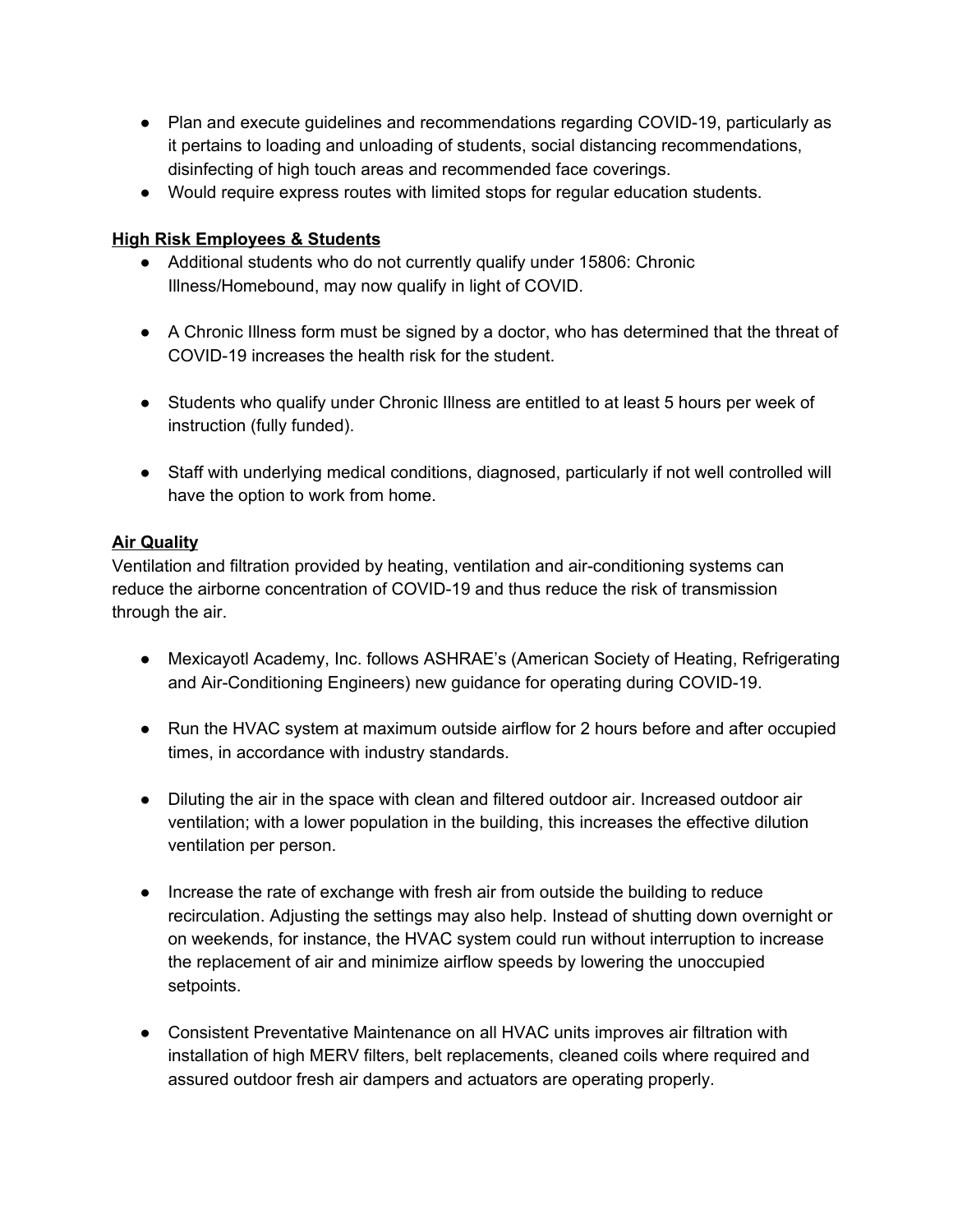# **Possible COVID-19 Exposure Guidelines for Employees**

- If an employee has been diagnosed, evaluated for, or exposed to, they will immediately contact their Principal or Superintendent and stay home.
- The Principal or Superintendent will contact the employee, for the employee to provide the details of their situation and describe the symptoms (if any) they may be experiencing, and will provide the employee with direction on next steps.

### **Possible COVID-19 Exposure Guidelines for Principals/Department Leaders**

Principals/Supervisors should take the following steps upon learning that an employee, volunteer, contractor, or other onsite individual may have been diagnosed, exposed to, or has symptoms of COVID-19. (Fever/chills, cough, shortness of breath, fatigue, muscle or body aches, headache, loss of taste or smell, sore throat, congestion or runny nose, vomiting or nausea, diarrhea – CDC identified symptoms of COVID-19)

- Send the individual home immediately.
- The Principal will gather the details of the employee's situation so far, including how they learned about the situation and what symptoms (if any) the employee is experiencing. Also discuss if the employee can work from home.
- The Principal will request the employee to provide the information via email once the telephone call has been made.
- The Principal will not disclose information to other employees, volunteers, contractors or onsite individuals until pertinent to do so to safeguard other employees' health.
- The employee will wait for notification from the Principal on whether the employee's site will need to be disinfected. The notification will come in an email.

# **Contact Tracing**

After gathering all of the information above, the Principal or Superintendent will provide notice of potential COVID-19 exposure to all individuals identified to have close contact\* with the individual who has tested positive for COVID-19.

- The notification should not disclose the name of the employee, volunteer, contractor or onsite individuals causing the notification to be made unless the individual has given permission to disclose.
- The interest in giving important details to protect others versus the interest of keeping the individual's identity confidential will be considered.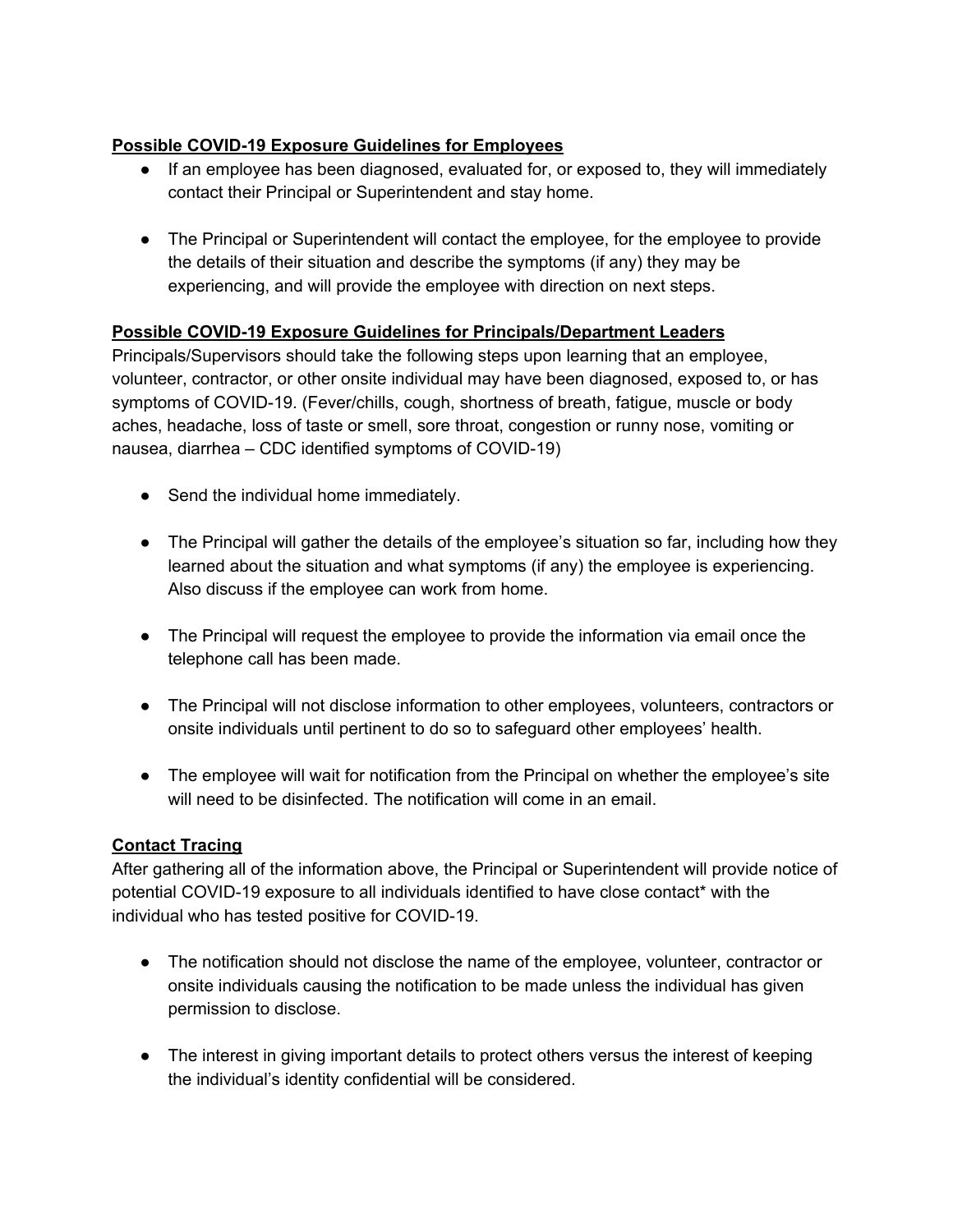- Additional Considerations:
	- Without disclosing the name of the employee (unless the employee has given permission), the location of the exposure may be disclosed.
	- Individuals who are notified about possible exposure will be asked to self-monitor for symptoms of COVID-19, follow the Santa Cruz and Pima County Health Department guidance for the general public and will be assigned to their home. Also, they will be asked to inform their Principal or the Superintendent if they begin to develop symptoms.
	- $\circ$  Based on the facts, the decision may be made to lock down parts of a building or the entire building temporarily so that the area(s) may be deeply cleaned and disinfected.
	- $\circ$  \*Close contact is defined by the CDC as, "being within 6 feet of the person for 15 minutes or more".

### **Universal Mitigation Steps**

Source: Arizona Health Department

- Hand washing/sanitizing conducted throughout the day
- No sharing of items
- Cleaning of high-touch surfaces throughout the day
- Enhanced nightly cleaning protocols

Mexicayotl Academy Inc, has submitted a plan to the Arizona Charter Board that its hybrid model will be available after December 2020. The Return to School decision, whether brick and mortar or hybrid model, will be based on the meeting of the 3 measures in the Santa Cruz and Pima County Health Department Benchmarks after December 2020.

# **Isolation Guidance + COVID19 Isolation Decision Matrix Source: Pima County Health Department**

- Students/staff with symptoms who TEST POSITIVE FOR COVID-19 will not be allowed back on campus for 10 days after their last positive test and 24 hours of fever free without medication, and improving symptoms (20 days if immunocompromised)
- Close Contact to a Case with symptoms should receive a COVID-19 test; 14 days of quarantine is recommended, combined with 24 hours of fever free without medication, and improving symptoms.
- Close Contact to a case without symptoms will quarantine for 14 days with the last 24 hours fever free without medication, and improving symptoms.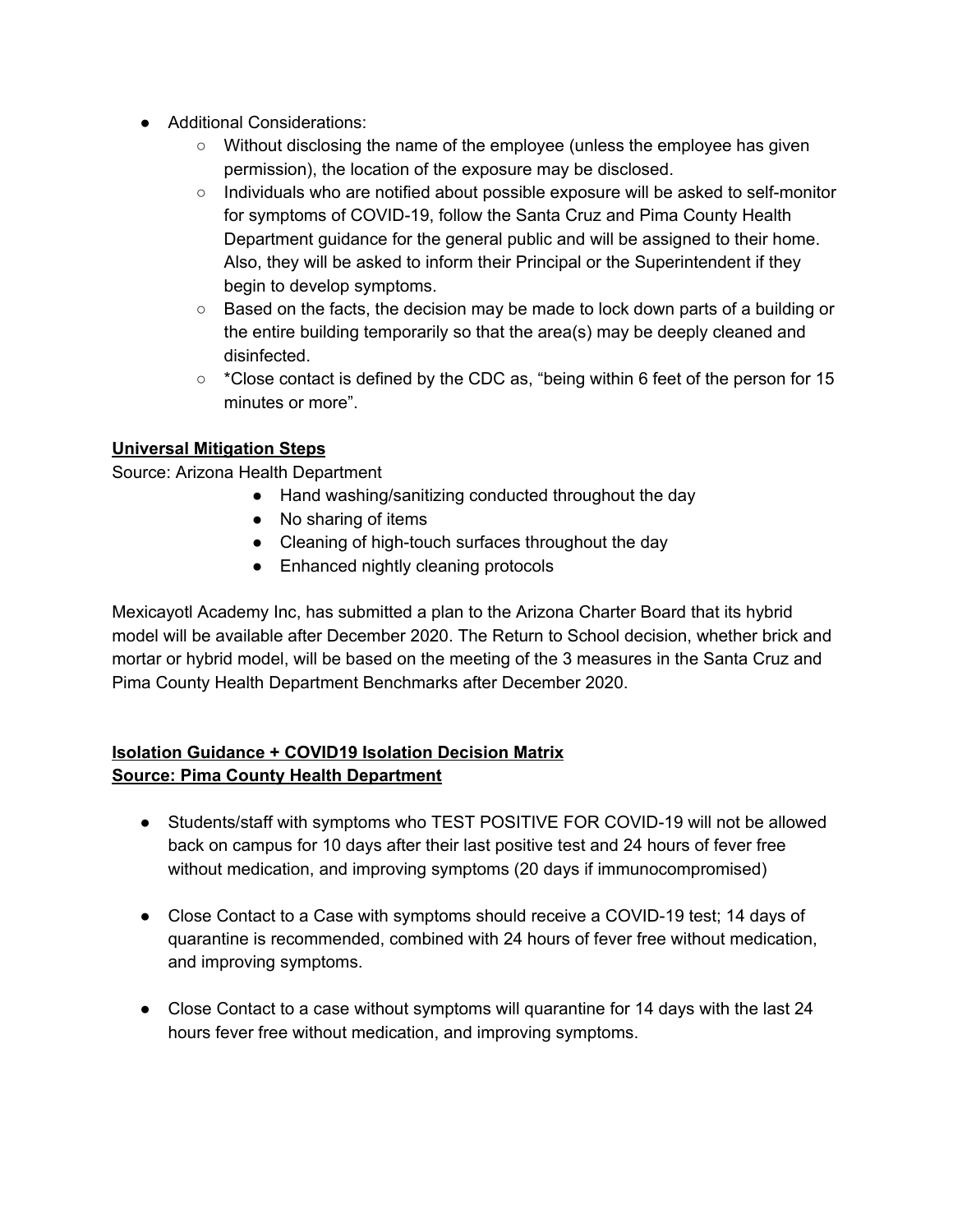### **Online Learning Options**

- The start of the 2020-21 academic year began on August 5, 2020 completely through our Online Learning (at home) synchronous model with expectations for independent learning experiences.
- Online learning will take place five days per week
- Students will be expected to be logged in to their device everyday and interact live with their teacher(s) at certain times as a regular class time 5 days per week.
- Expectations for student attendance and engagement will be in place and feedback/grades will be provided to assess student progress
- Students will virtually attend class sessions with their teachers in addition to learning tasks off-line
- Online Learning allows for students to be connected to their teachers, peers, and curriculum remotely as per the Governor's Executive Order
- Mexicayotl Academy, Inc. teachers will facilitate online learning utilizing Mexicayotl Academy, Inc.'s curriculum which will provide the same rigorous curriculum that would have been offered in person
- Chromebooks will be available for students without a proper technology device for participating in remote learning
- Each campus will communicate the procedure for picking up devices with families
- Accommodations and supports based on student needs will be provided (IEPs, 504s, ELLs, etc.)
- Manipulatives and additional supplies needed for remote learning may be provided
- Social and emotional learning and the needs and concerns of students and families will be prioritized

#### **Parent Support for Online Learning**

We have developed a comprehensive parent support system that includes parent phone call check-ins 2 times per week and the access to phone calls and/or text messages through google voice, Class Dojo and Remind. All the resources parents will need to help their students navigate the remote learning environment, are also accessible through emails, Class Dojo and Remind text messages.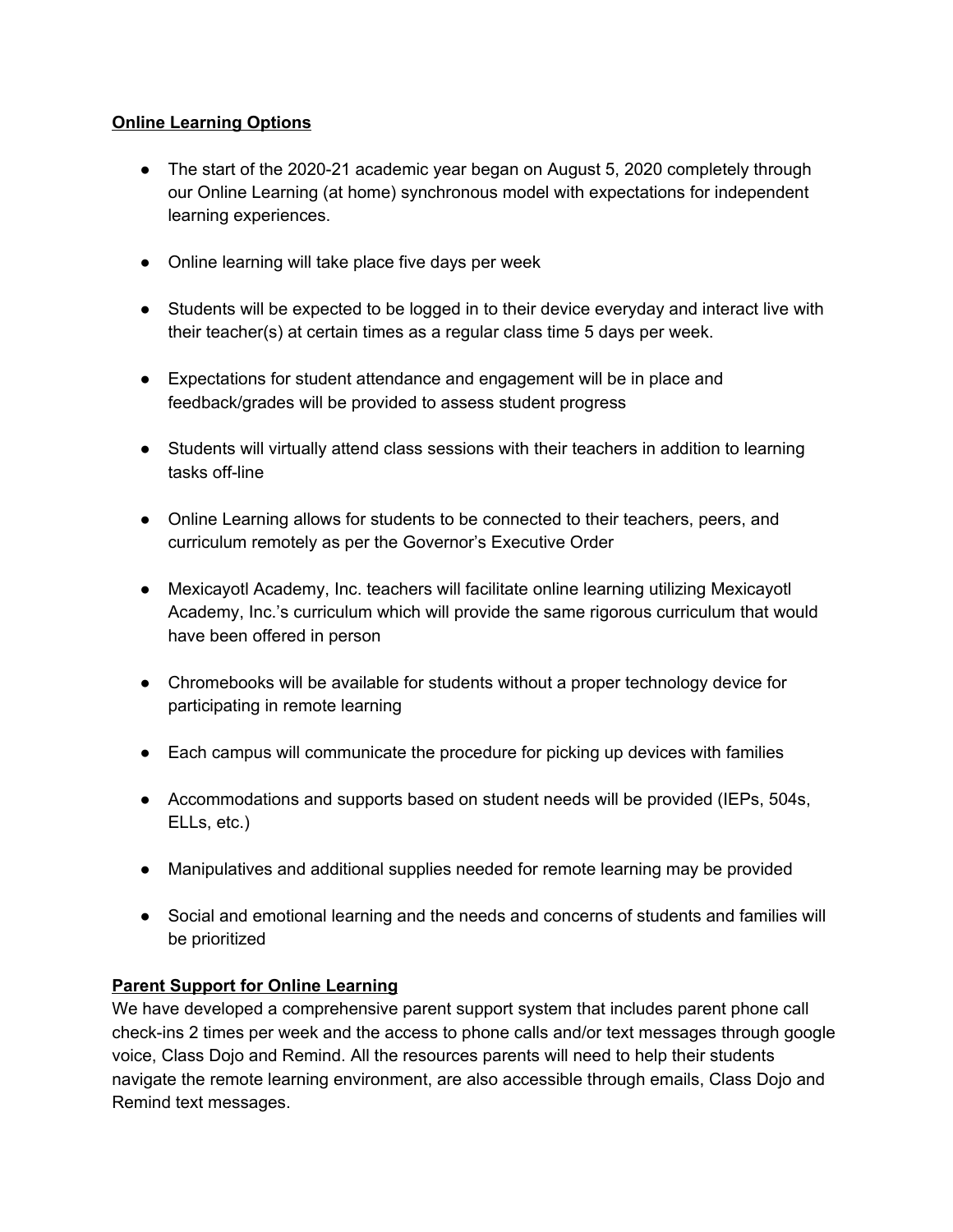#### **Online Learning Schedule**

Students will log into their classrooms Monday - Friday in the morning and again in the afternoon after a technology break, where they will interact live with their teachers and classmates and access online resources and receive assignments. Attendance will be taken during the login times.

The Online Learning Schedule is as follows:

### **School Schedule**

Starting August 17th the schedule will increase a half hour every one to two weeks:

| August 5th - 7th             | $9:00 - 11:15$                   |
|------------------------------|----------------------------------|
| August 10th - 14th           | $9:00 - 11:45$                   |
| August 17th - 21st           | $8:30 - 11:45$                   |
| August 24th - 28th           | 8:30 - 11:45 and 1:30 - 2:00     |
| August 31st - September 11th | 8:30 - 12:15 and 1:30 - 2:00     |
| September 14th - 18th        | 8:00 - 12:15 and 1:30 - 2:00     |
| September 21st - May 21st    | $8.00 - 12:15$ and $1:30 - 2:30$ |

When deemed safe to return to campus, students will be offered a hybrid model of instruction. During this model, students will continue to attend real-time, virtual core instruction on campus twice per week from 8:00 - 12:15 p.m. on an A/B schedule. Students will return home and log in to their afternoon classes from 1:30 - 2:30 Monday - Thursday. Students and families who opt out of the hybrid model will continue to engage academically via the distance learning option.

### **Social Emotional Learning (SEL)**

Our Parent Liaison, Teachers and instructional assistants will be in close contact with students and their family via telephone calls and messages to identify and discuss their current situation with regard to resources and educational challenges. Staff will speak with the student to elicit intrinsic motivation for overcoming academic challenges and barriers that they may be facing. Students who are identified as benefiting from a higher level of support will be referred to the school psychologist or an independently contracted licensed counselor for additional support with parent/ guardian permission. Twice per month, virtual parent training and support groups will be held virtually to bolster the school-home partnership that has proven to promote student success.

Our LEA is committed to the following strategies for this critical area:

● Provide professional development on SEL to all school administrators and school leadership teams.